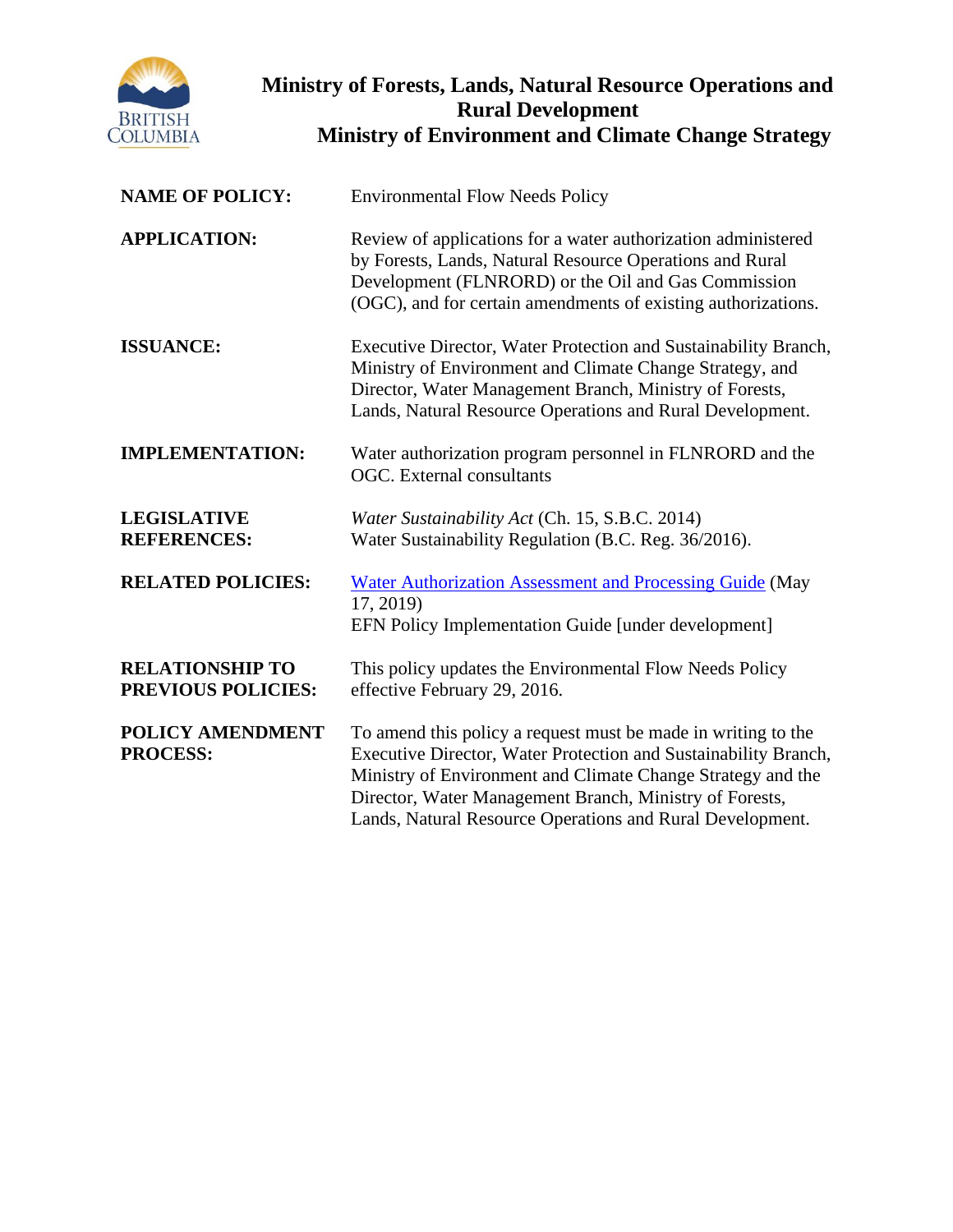$9.24$ 

Ted Zimmerman Executive Director Water Protection and Sustainability Branch Ministry of Environment and Climate Change Strategy

RUS

Ted White Director and Comptroller of Water Rights Water Management Branch Ministry of Forests, Lands, Natural Resource Operations and Rural Development

Date: January 11, 2022 Date: January 11, 2022

| <b>APPROVED AMENDMENTS:</b> |               |                                                       |  |  |  |
|-----------------------------|---------------|-------------------------------------------------------|--|--|--|
| <b>Effective</b> date       | Approval date | Description/Summary of Changes:                       |  |  |  |
| March 1, 2014               | January 2014  | New policy                                            |  |  |  |
| June 15, 2015               | June 15, 2015 | Administrative changes; additional detail for greater |  |  |  |
|                             |               | clarity                                               |  |  |  |
| February 29,                | February 16,  | Administrative changes to align the policy with the   |  |  |  |
| 2016                        | 2016          | Water Sustainability Act and its regulations          |  |  |  |
| February 11,                | January 11,   | Updated to distinguish between EFN risk assessment,   |  |  |  |
| 2022                        | 2022          | formal EFN determination, supplemental analysis, and  |  |  |  |
|                             |               | risk management; reorganize content and amalgamate    |  |  |  |
|                             |               | similar content; add new definitions.                 |  |  |  |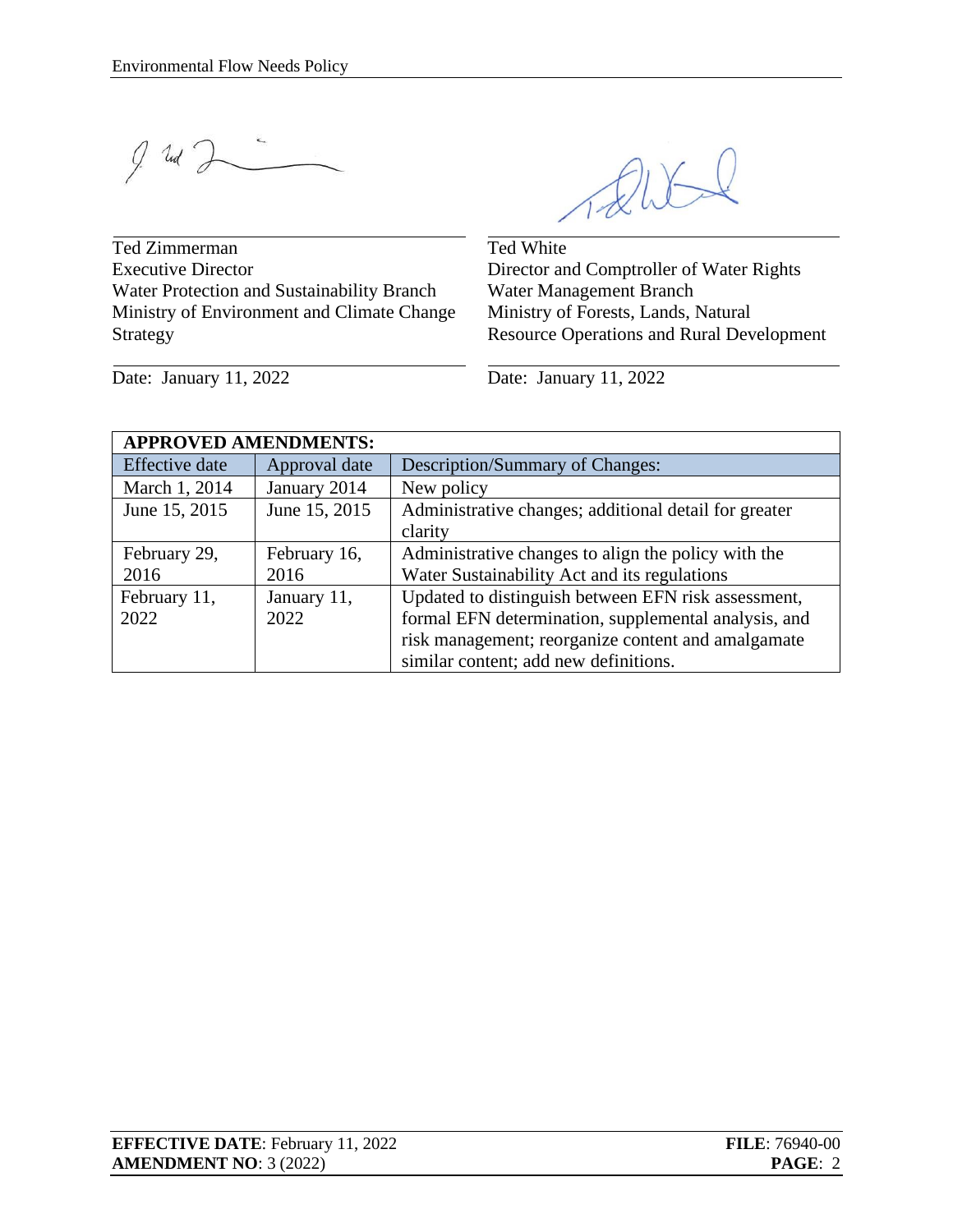# **TABLE OF CONTENTS**

| 2.               |     |                                                       |  |
|------------------|-----|-------------------------------------------------------|--|
|                  |     |                                                       |  |
| $\overline{4}$ . |     |                                                       |  |
|                  | 4.1 |                                                       |  |
|                  | 4.2 | Supplemental Analysis and Risk Management Measures 11 |  |
| 5 <sub>1</sub>   |     |                                                       |  |
|                  | 5.1 |                                                       |  |
|                  | 5.2 |                                                       |  |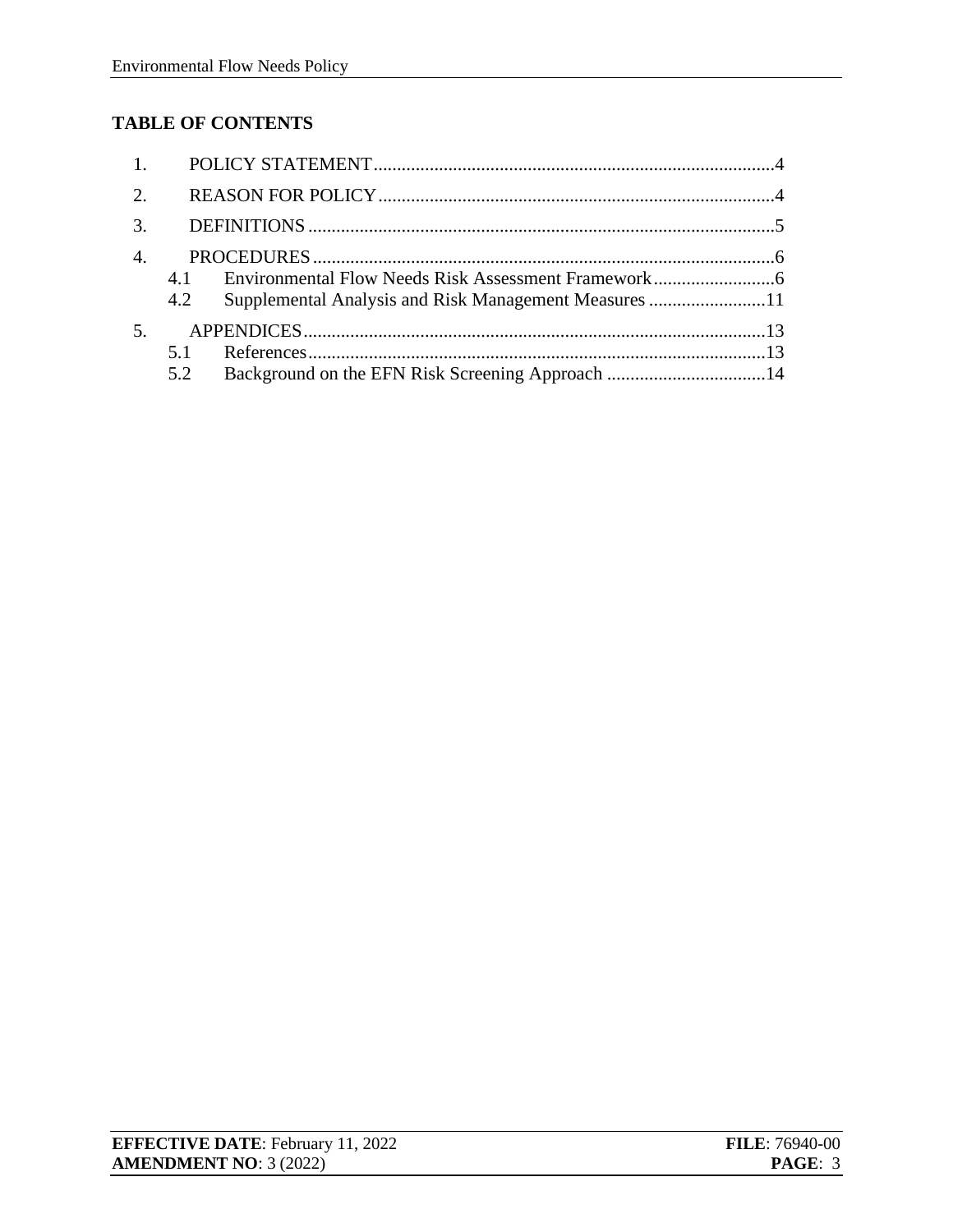### <span id="page-3-0"></span>**1. POLICY STATEMENT**

This policy describes a recommended procedure for evaluating the likelihood that an application for a water authorization, if granted, would affect the environmental flow needs (EFN) – defined as the volume and timing of water flow required for the proper functioning of the aquatic ecosystem of the stream – of the proposed water source. It also recommends additional analytical activities for applications identified as medium or high risk and provides examples of risk management measures. Completion of a EFN risk assessment and supplemental activities does not constitute EFN risk management.

### <span id="page-3-1"></span>**2. REASON FOR POLICY**

*Water Sustainability Act* (WSA) s. 15 requires that the decision maker – except where exempted – consider the EFN of a stream when deciding on an application for a water authorization and for certain amendments of existing authorizations. In situations where a water allocation decision would likely have a negative impact on EFN the decision maker may refuse the application or specify conditions for water use.

This policy recommends that decision makers implement a risk-based approach in considering EFN. Such an approach can streamline the application review and decisionmaking process and ensure that applications posing a greater risk to EFN receive greater scrutiny. It can also help authorization-holders understand the rationale for any authorization terms and conditions designed to protect stream health.

The policy presents a screening tool that can be used to assess the likelihood that an application, if granted, will affect the EFN of the proposed water source. It is intended to be applied where there is limited site-specific hydrological and/or biological data. The trade-off for its simplicity however, is that the screening tool provides a conservative risk estimate. Where a scientifically credible EFN study(s) relevant to the proposed water source already exists, it may provide more accurate information about potential impacts on EFN.

This policy does not apply to all 'streams' as defined in the WSA. It applies to the technical review and determination of applications to divert and use water from flowing sources (i.e., rivers, creeks, lakes, ponds, springs), or aquifers that are reasonably likely to be hydraulically connected to such sources. It is not applicable to proposed diversions from hydraulically isolated lakes, ponds, springs, ravines, gulches, wetlands or glaciers. Water program staff are advised to consult an expert for advice on how to consider EFN when evaluating applications to divert and use water from such sources.

This policy applies to applications for authorization amendments if the proposed amendment has the potential to affect the EFN of the water source e.g., if a change of works changes the point of diversion from the water source or the amendment will result in a change in the volume or timing of flow in the water source.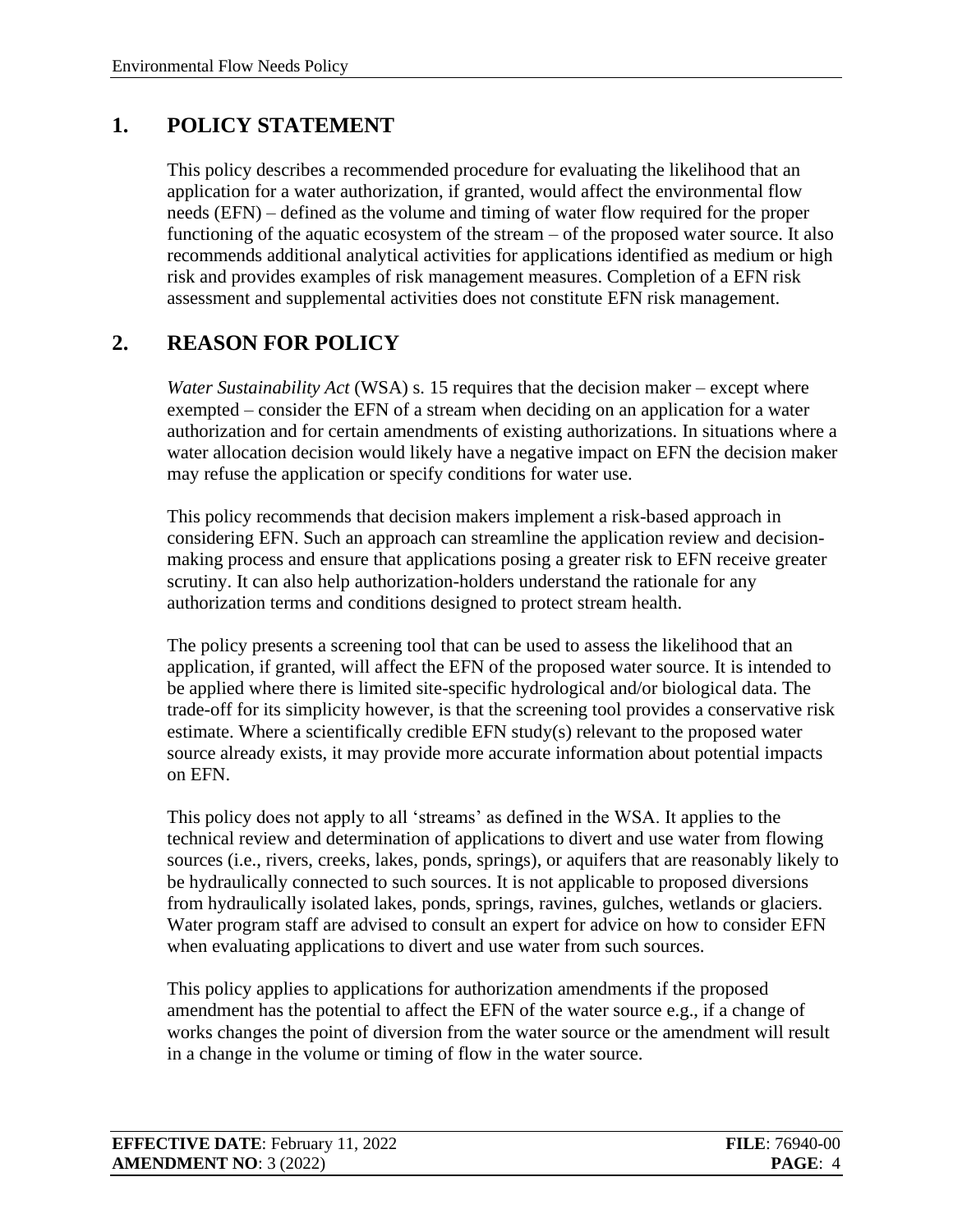Note that this policy does not include a methodology for *determining* the EFN of a stream – that is, the volume and timing of water flow required for the proper functioning of the aquatic ecosystem of the stream. [Hatfield](http://www.env.gov.bc.ca/wld/documents/bmp/phase2_instreamflow_thresholds_guidelines.pdf) *et al.* (2003) describes methods for determining instream flow thresholds to protect aquatic habitat. The companion document [Lewis](http://www.env.gov.bc.ca/wld/documents/bmp/assessment_methods_instreamflow_in_bc.pdf) *et al.* [\(2004\)](http://www.env.gov.bc.ca/wld/documents/bmp/assessment_methods_instreamflow_in_bc.pdf) describes detailed methods for assessing the potential impacts of water diversion and use on aquatic ecosystems.

### <span id="page-4-0"></span>**3. DEFINITIONS**

Relevant terms defined under WSA [s. 1](http://www.bclaws.ca/civix/document/id/complete/statreg/14015#section1) *[definitions]* are:

**"environmental flow needs"**, in relation to a stream, means the volume and timing of water flow required for the proper functioning of the aquatic ecosystem of the stream.

Other terms used in this document are defined as follows:

**Point of interest (POI)** – The location within the watershed of interest (WOI) at which flow modifications by the proposed water use will likely have little or no effect on environmental flows, aquatic organisms, or downstream water rights. An EFN risk assessment (and a formal EFN determination) will typically consider flows at this location. The POI will typically be different from the proposed Point of Diversion (POD).

**Stream** – The EFN Policy uses the term 'stream' more narrowly than as defined in the WSA. Specifically, the EFN Policy applies to the technical review and determination of new applications to divert and use water from flowing sources (i.e., rivers, creeks, lakes, ponds, springs) or from aquifers that are reasonably likely to be hydraulically connected to such sources.

**Watershed of interest (WOI)** is the area to be considered in an EFN risk assessment. This area typically extends upstream from the point of diversion (POD) proposed in an application and downstream from the EFN point of interest (POI).

WSA s. 14 provides the comptroller and the water manager with powers respecting an application for a water licence. These include but are not limited to:

- Refusing an application;
- Requiring additional plans or other information; or
- Issuing one or more conditional or final licences 'subject to the prescribed terms and conditions and on the terms and conditions the decision maker considers advisable.'

WSA s. [15 \(1\)](https://www.bclaws.gov.bc.ca/civix/document/id/complete/statreg/14015#section15) states that, except in relation to an application exempted under the regulations, the decision maker must consider the environmental flow needs of a stream in deciding an application in relation to the stream or an aquifer the decision maker considers is reasonably likely to be hydraulically connected to that stream.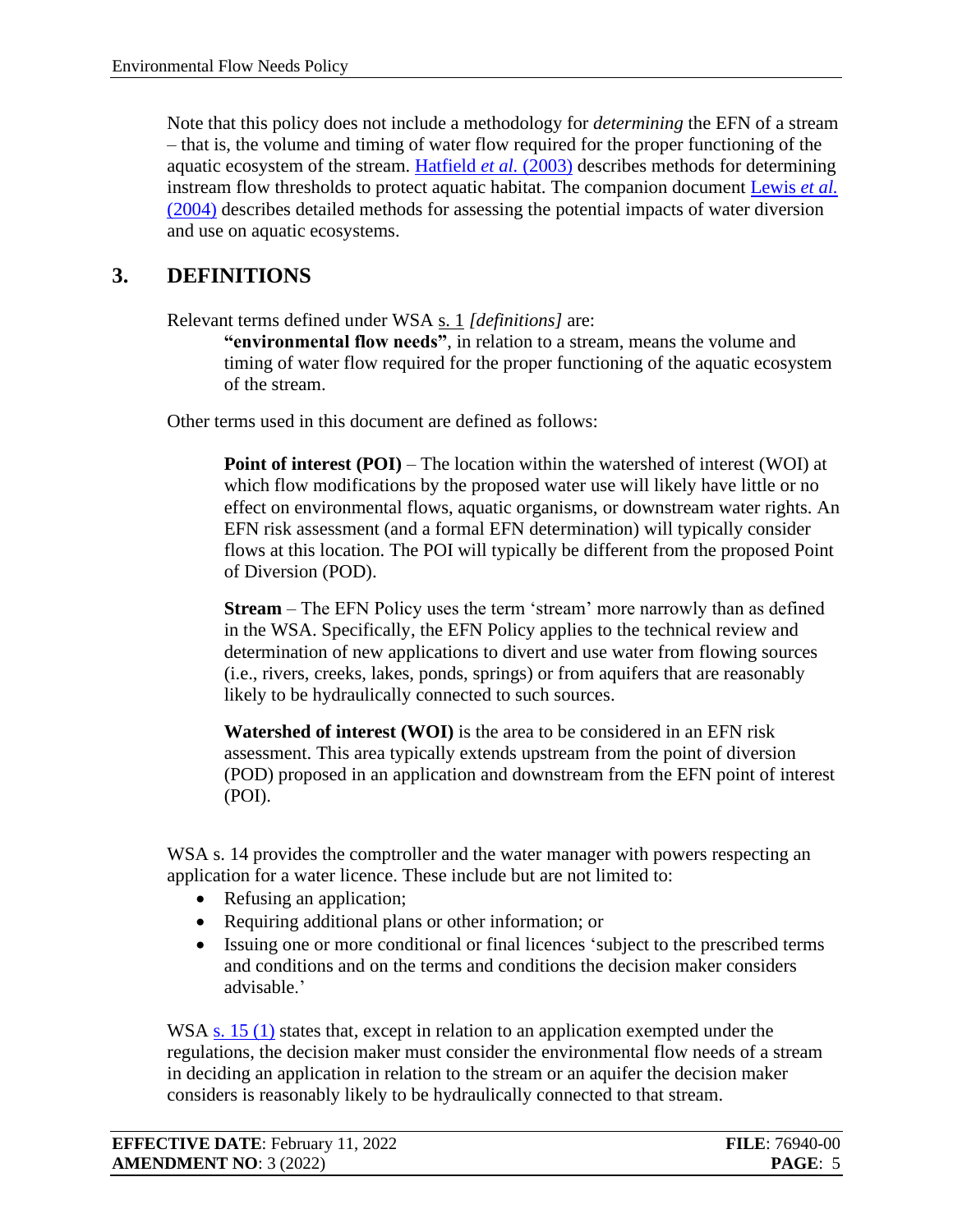WSA [s. 15 \(2\)](https://www.bclaws.gov.bc.ca/civix/document/id/complete/statreg/14015#section15) authorizes the decision maker to direct applicants 'to provide to the decision maker the information and reports of assessments the decision maker directs' for the purpose of determining the EFN of the applicable stream.

WSA  $\underline{s}$ . 15 (4) specifies that 'Despite subsection (1), a decision maker may take into account the environmental flow needs of any stream the decision maker considers may be affected by granting the application.'

### <span id="page-5-0"></span>**4. PROCEDURES**

It is recommended that during the technical review of an application to divert and use water from a stream (as defined above), or aquifer reasonably likely to be hydraulically connected to a stream, the reviewer initially conduct an EFN risk assessment to determine the potential risk to the EFN of the proposed source, should the application be granted.

Section 5.1 describes the recommended EFN risk assessment methodology. This methodology uses information about aquatic ecosystem values within a watershed of interest (WOI), long-term mean annual discharge (lt MAD) and mean monthly discharge (MMD) at the point of interest (POI), and cumulative monthly withdrawals above the POI to characterize the EFN risk associated with an application as: 1 (low); 2 (medium); or 3 (high), and to identify applications that require 'special consideration.'

Section 5.2 describes supplemental analytical activities that decision makers may wish to specify for each risk level to better understand potential impacts to EFN. Such additional analysis may be completed prior to a decision on the application or specified in authorization terms and conditions. Where a scientifically credible EFN study(s) relevant to the proposed source already exists, additional analysis may not be necessary. Section 5.2 also provides examples of risk management measures that could be included in authorization terms and conditions at the discretion of the decision maker.

The screening tool and supplemental analytical activities complement existing practices for gathering information on water availability, such as a background scan for water restrictions and water development plan requirements. The EFN Policy does not limit the discretion of the decision maker to ask an applicant for additional relevant information.

## <span id="page-5-1"></span>**4.1 Environmental Flow Needs Risk Assessment Framework**

**Figure 1** illustrates the steps in the Environmental Flow Needs Risk Assessment Framework. It is recommended that this framework be used to assess EFN risk for each of the months during which the applicant proposes to divert and use water.

Data inputs to this framework are described below. Note that the generic quantitative thresholds identified in the framework were developed at a provincial level. Regions may choose to develop and use their own scientifically defensible thresholds that reflect regional and/or site-specific hydrological and ecological sensitivities.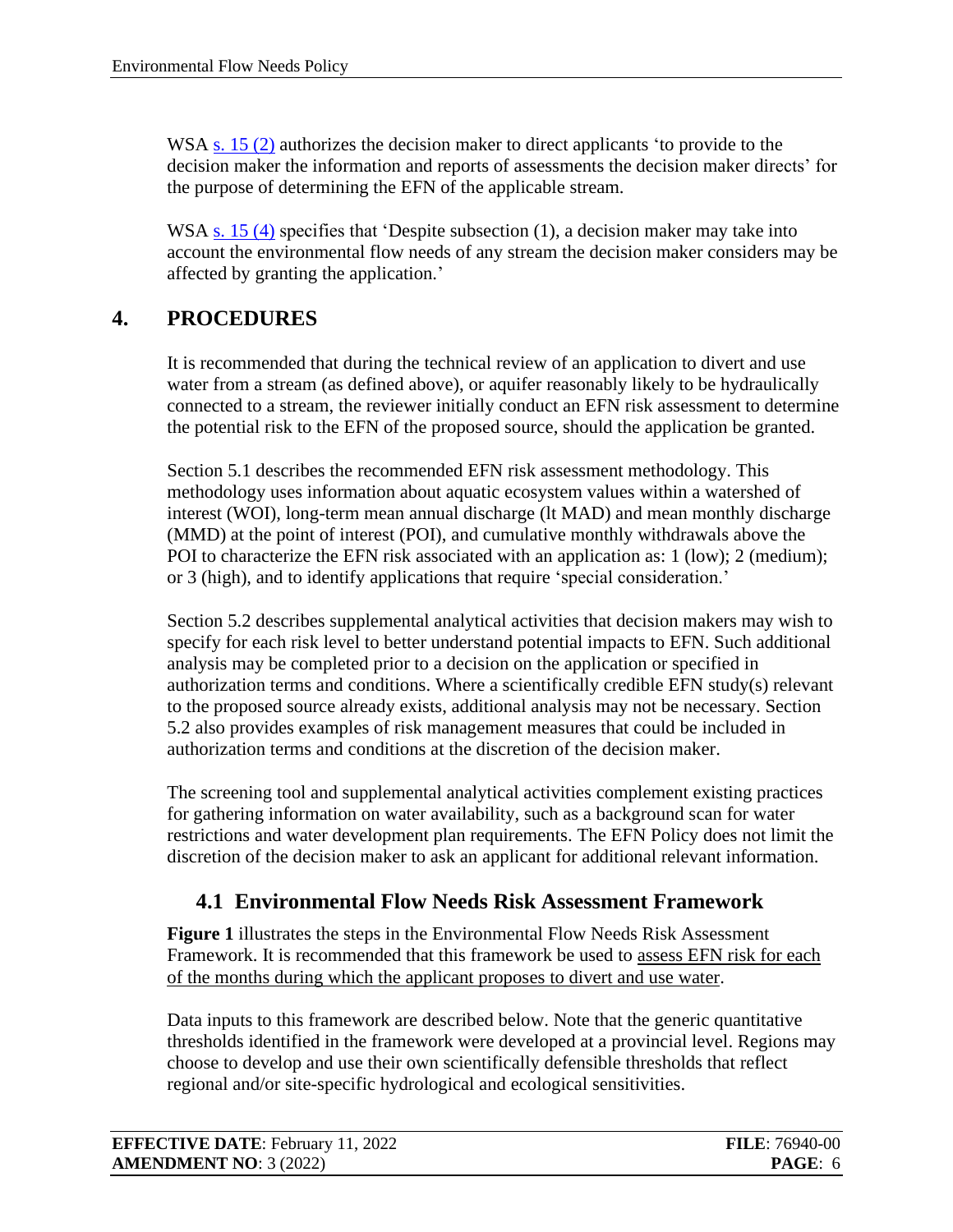Decision makers are advised to check the quality of the hydrological data and other information used in the EFN risk assessment process (e.g., whether or not data collection met Resources Information Standards Council (RISC) standards) and to document any concerns.

#### *Species Sensitivity*

The EFN risk assessment process considers the presence or absence of fish and 'sensitive species or ecosystems' (as described below) for each of the months during which the applicant proposes to divert and use water. A key question is 'does the watershed of interest include aquatic values that might be affected by water withdrawals?'

With respect to fish, it is recommended that for the purpose of EFN risk assessment, the watershed of interest be considered fish-bearing by default. Confirmation of fish absence should reflect regional expertise or be demonstrated by qualified individuals using approved methods and standards.

For the purpose of EFN risk assessment 'sensitive species or ecosystems' may include, but are not limited to:

- Species designated as 'threatened' or 'endangered' under the provincial *Wildlife Act* or the federal *Species at Risk Act (*see *[BC Conservation Data Centre](https://www2.gov.bc.ca/gov/content/environment/plants-animals-ecosystems/conservation-data-centre)* for a current list*)*;
- Regionally important aquatic species that may include [red or blue-listed](https://www2.gov.bc.ca/gov/content/environment/plants-animals-ecosystems/conservation-data-centre/explore-cdc-data/red-blue-yellow-lists) species or populations that are considered vulnerable in B.C. because they are rare and/ or have limited distributions; or
- Species or habitats important for ecosystem function.

It is recommended in addition that for the purpose of EFN risk assessment the following be interpreted as indicating the presence of sensitive species or ecosystems:

- Sensitive stream designation under the WSA and Water Sustainability Regulation;
- Presence of a [Wildlife Management Area](https://www2.gov.bc.ca/gov/content/environment/plants-animals-ecosystems/wildlife/wildlife-habitats/conservation-lands/wma#:~:text=Wildlife Management Areas are part of the Conservation,available in the list of wildlife management areas.) with a flow-related objective(s);
- A site-specific report identifying species or aquatic habitat with flow related concerns. (Such reports may be found in [Cross-Linked Information Resources](https://www2.gov.bc.ca/gov/content/environment/research-monitoring-reporting/libraries-publication-catalogues/cross-linked-information-resources-clir) (CLIR) or [EcoCat Ecological Reports Catalogue\)](https://www2.gov.bc.ca/gov/content/environment/research-monitoring-reporting/libraries-publication-catalogues/ecocat); and
- Cultural sensitivities e.g., ceremonial sites; culturally important aquatic species.

#### *Flow Sensitivity*

EFN risk assessment considers the sensitivity of the proposed water source to water withdrawals for each month during which the applicant proposes to divert and use water. A key question in EFN risk assessment is: 'How sensitive is the stream to changes in flow?'

Ptolemy & Lewis (2002), in a review of habitat-flow studies completed in British Columbia, found that flows of 20% lt MAD or more (based on natural streamflow) are

| <b>EFFECTIVE DATE: February 11, 2022</b> | <b>FILE: 76940-00</b> |
|------------------------------------------|-----------------------|
| <b>AMENDMENT NO: 3 (2022)</b>            | PAGE: 7               |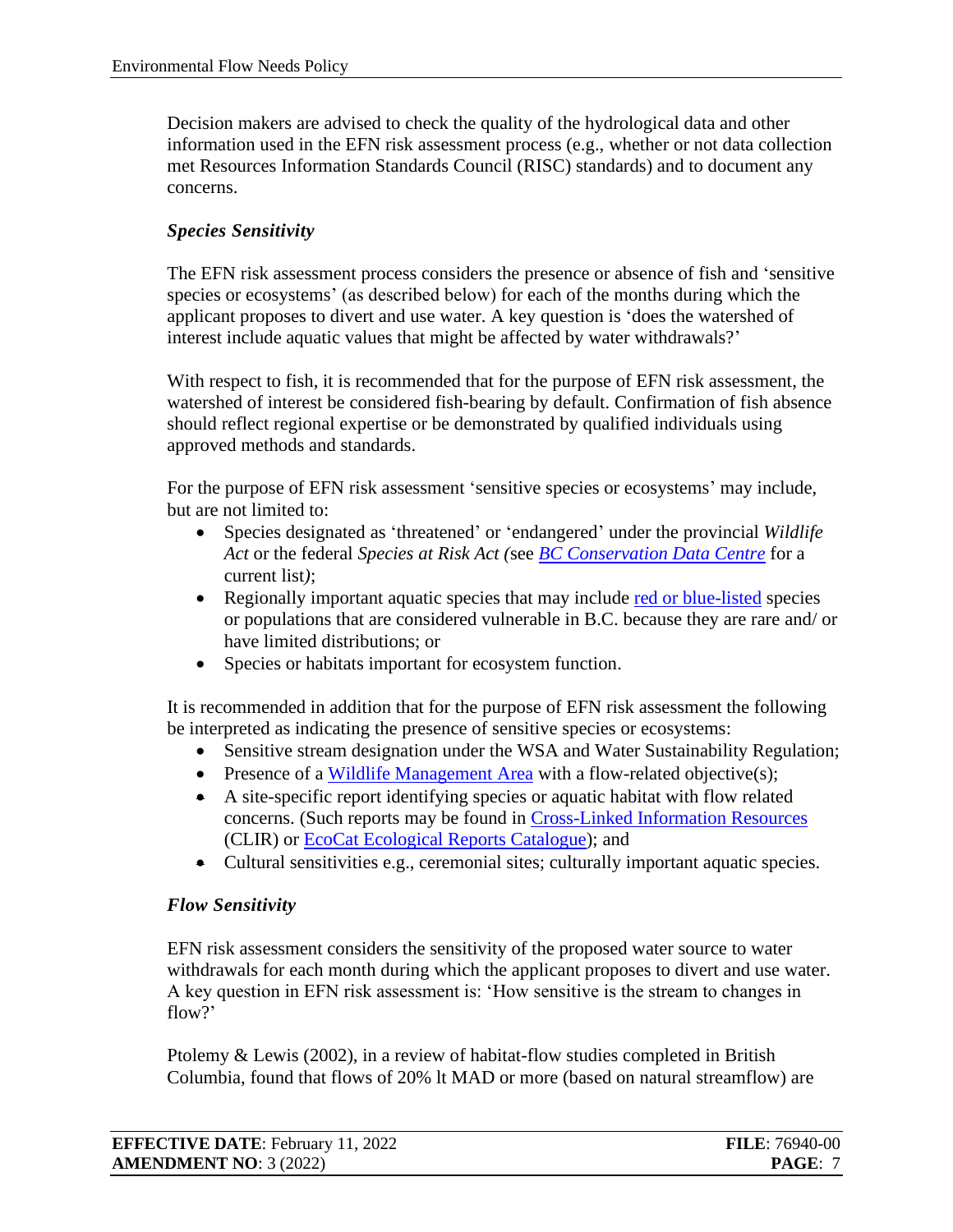required to conserve adequate summer and winter rearing flows for juvenile fish and to maintain insect production in riffle habitats.

For EFN risk assessment, flow sensitivity is based on long-term mean monthly discharge (lt MMD) as a percentage of long-term mean annual discharge (lt MAD) at the Point of Interest, and is represented by the equation:

(lt MMD/lt MAD) x 100%

The EFN Risk Assessment Framework assumes that mean monthly discharge:

- Greater than 20% It MAD represent *low* flow sensitivity;
- Between 10 and 20% lt MAD represent *moderate* flow sensitivity; and
- Less than 10% of lt MAD represent *high* flow sensitivity.

The EFN risk assessment methodology distinguishes between flow-sensitive streams that are 'moderately' and 'highly' flow sensitive.

In applying the EFN Risk Assessment Framework regions may make scientifically defensible adjustments to these flow sensitivity parameters to better reflect regional conditions. For example, although lt MAD for many streams on the east side of Vancouver Island is greater than  $10m<sup>3</sup>/s$  these streams are highly flow sensitive in summer.

In addition, in some regions monthly means (lt MMD) may mask significant variability in the timing of the freshet and the start and end of low flow periods. Where this is known to be the case, regions may choose to select – for key portions of the year – time intervals (e.g., weekly;  $15<sup>th</sup>$  to  $14<sup>th</sup>$  of each month) that will likely generate more representative hydrometric statistics.

Where existing and/or proposed consumptive water use modifies natural streamflow patterns, regions will likely need to adjust measured discharge data before they can generate appropriate lt MAD and lt MMD statistics for use in implementing the EFN Risk Assessment Framework.

#### *Stream Size*

The EFN Risk Assessment Framework categorizes stream size according to lt MAD. The categories are:

- Small: less than  $10m^3/s$  lt MAD
- Medium-Large: equal to or greater than  $10m^3/s$  lt MAD

'Stream size' is assumed to be the same throughout the year, with the exception – for medium-large streams – of ice-covered months. The period during which a stream is icecovered is considered more ecologically sensitive than the period with open water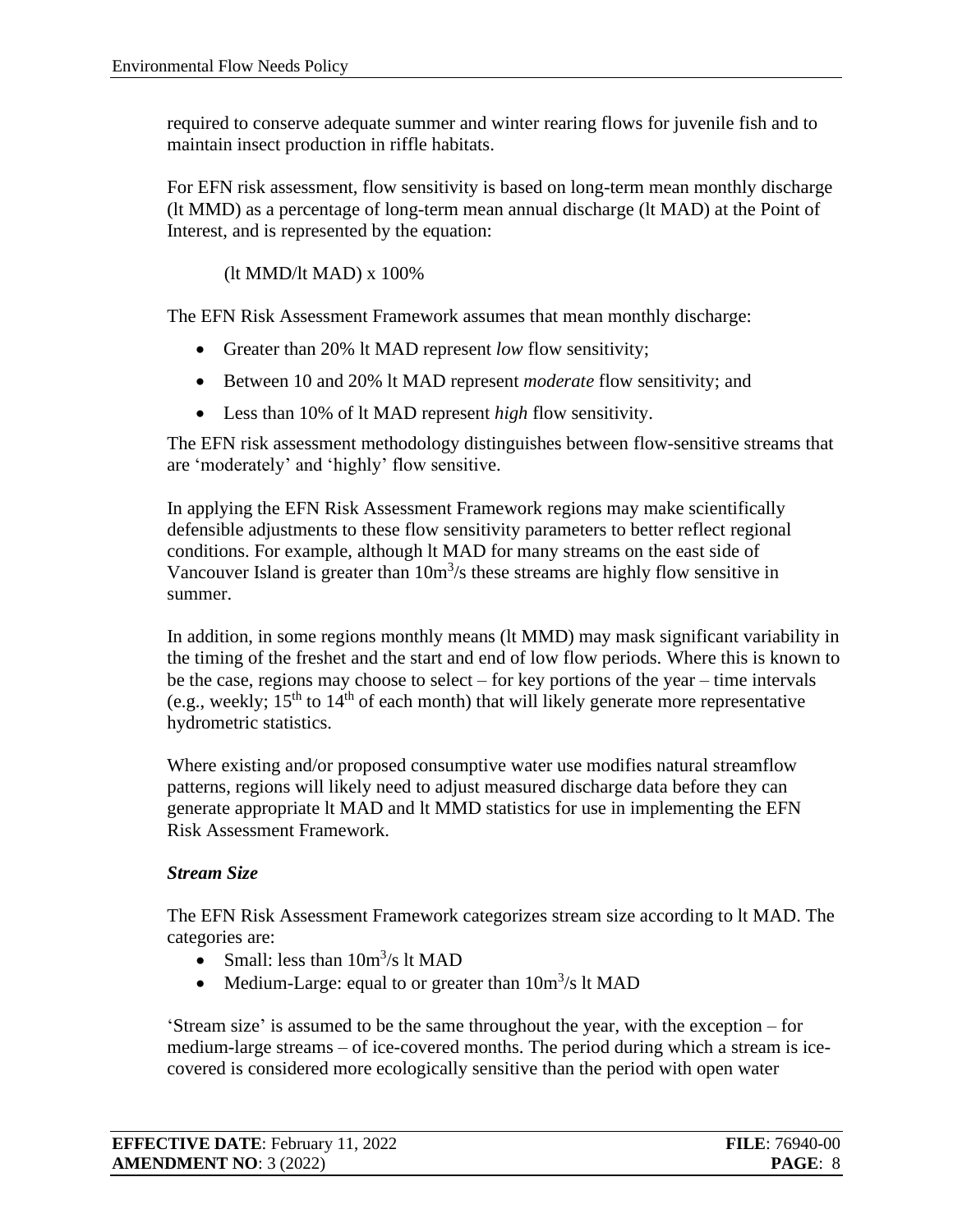conditions.<sup>1</sup> For months in which the proposed water source is ice-covered, it is recommended that EFN risk assessment consider the source to be 'small' – regardless of its actual lt MAD.

Stream size parameters can be adjusted to regional differences. For example, in regions with an abundance of streams with  $\mu$  MAD smaller than  $10m^3/s$  it may be appropriate to define a 'small' stream – for the purpose of EFN risk assessment – as one in which lt MAD is less than 5 m<sup>3</sup>/s or even  $1m^3/s$ .

### *Cumulative Withdrawals*

The last step in the EFN risk assessment considers cumulative withdrawals – including withdrawals from hydraulically-connected aquifers – above the Point of Interest (POI). Cumulative withdrawals includes existing authorized demand and demand proposed in the application – as a percent of flow for each of the months (or other time interval used in the risk assessment) weeks or days) during which the applicant proposes to divert and use water. This can be represented as the equation:

 $((\text{Authorizontal})\times 100\%$ .

The final step in the EFN Risk Assessment Framework uses the result of this equation to identify the EFN risk level associated with the application. In general, the greater the percent of flow, the greater the risk. The percent thresholds specified in the EFN Risk Assessment Framework vary, however, depending on stream sensitivity and size. More conservative thresholds apply to streams that are smaller and/or to naturally flow sensitive periods.

In highly flow sensitive streams (i.e., those with MMD significantly less than 10% of lt MAD during the proposed period of diversion and use) it is recommended that the EFN risk assessment consider information about instantaneous or peak daily demand, where available. For example, whether or not water diversion and use are constant throughout the month or concentrated during smaller time periods will potentially influence the likelihood of impacts on EFN during those time periods.

 $<sup>1</sup>$  Hatfield (2012)</sup>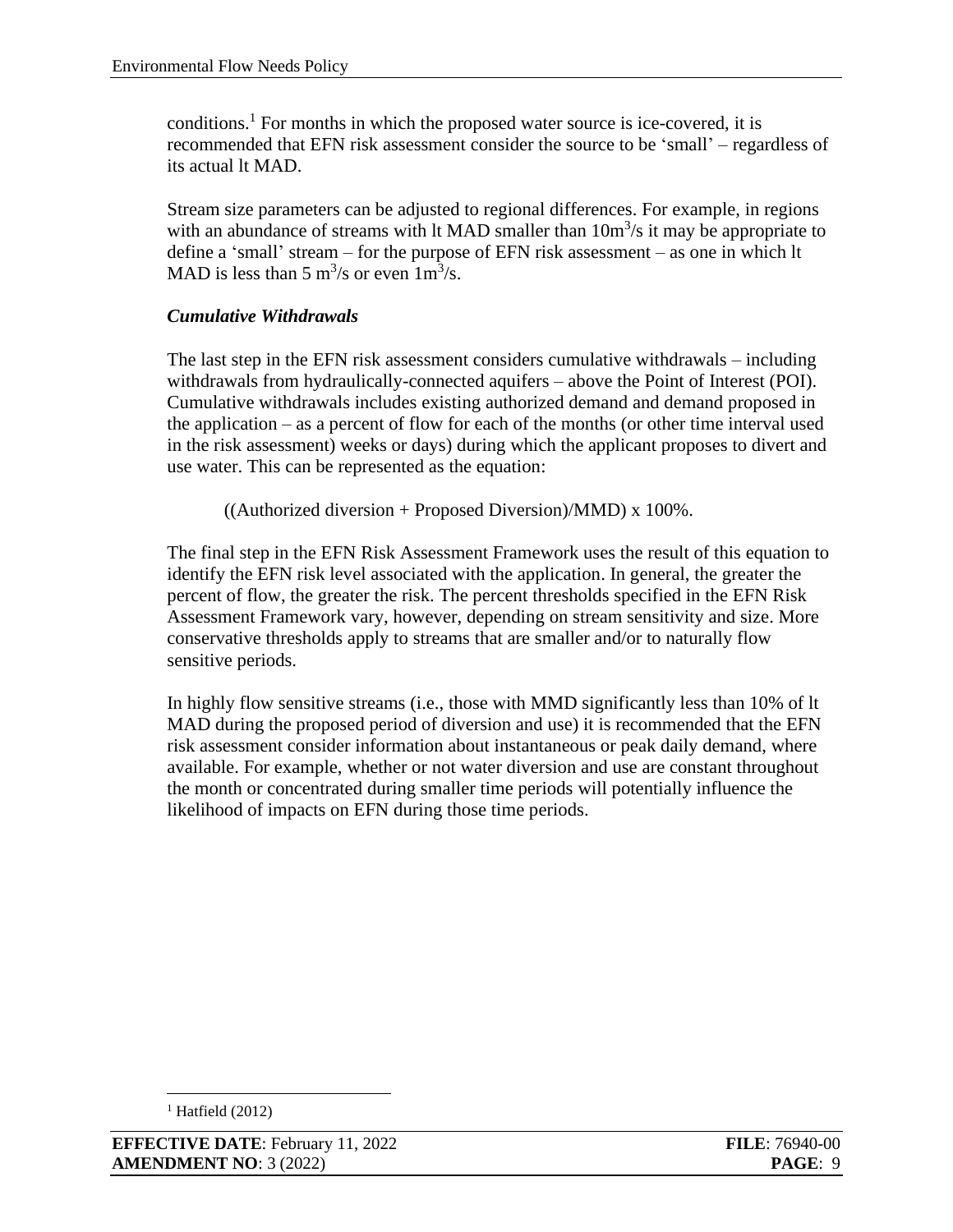

#### **Figure 1. Environmental Flow Needs (EFN) Risk Assessment Framework**

| <b>EFFECTIVE DATE: February 11, 2022</b> | <b>FILE: 76940-00</b> |
|------------------------------------------|-----------------------|
| <b>AMENDMENT NO: 3 (2022)</b>            | <b>PAGE: 10</b>       |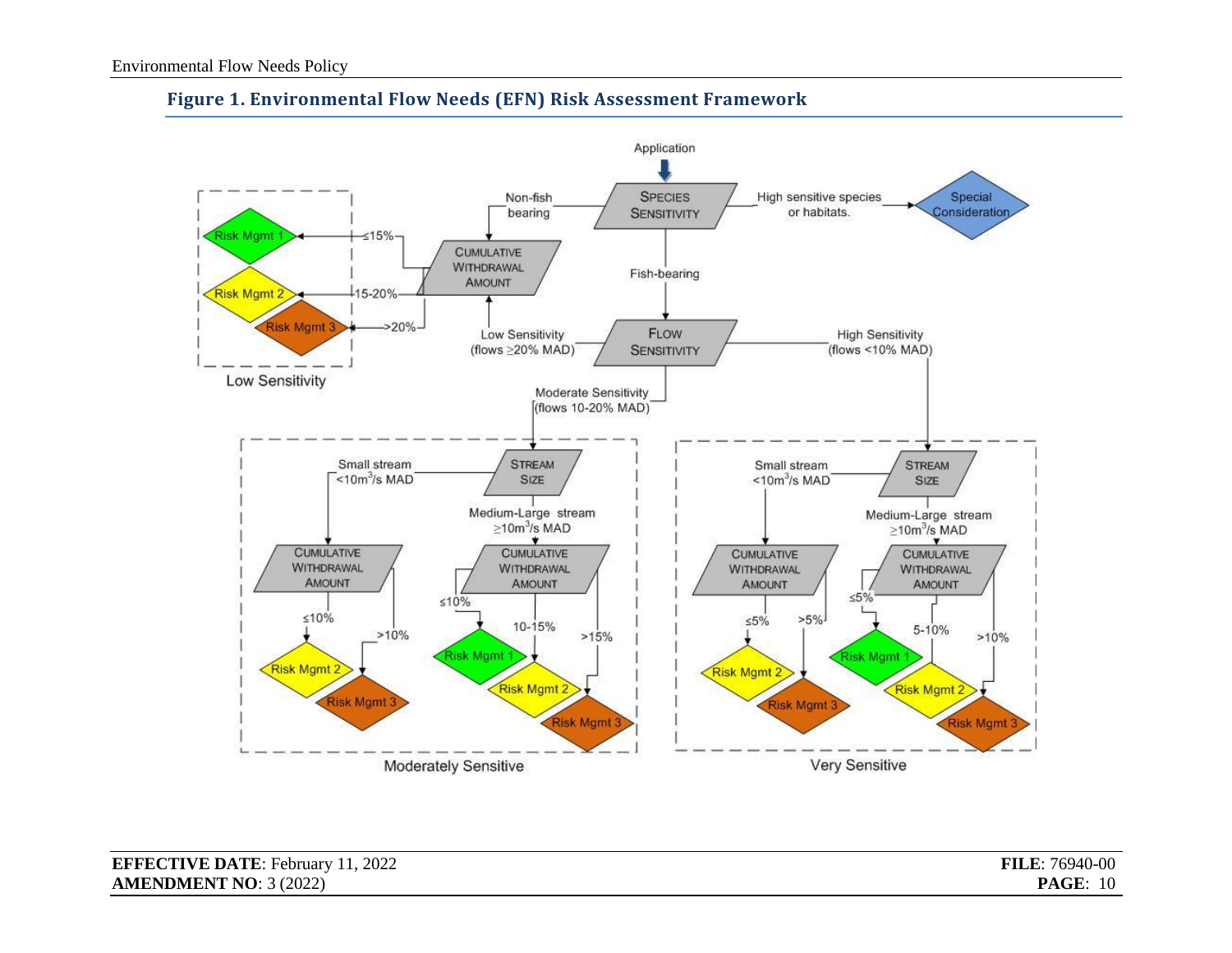### <span id="page-10-0"></span>**4.2 Supplemental Analysis and Risk Management Measures**

The EFN risk assessment process identifies low risk (Level 1) applications that, if granted, are unlikely to affect EFN and medium (Level 2) and high risk (Level 3) applications for which more information may be needed before a decision can be made. The risk levels identified through the EFN risk assessment process may vary from month to month during the period of diversion and use proposed in the application.

A finding of medium or high risk related to potential impacts on EFN does not mean that an application is automatically refused; it does suggest the need for additional information, analysis and/or risk management. Supplemental analytical activities can increase understanding of the potential influence of proposed water diversion and use on EFN and inform the selection of appropriate risk management measures.

Table 1 provides examples of supplemental analytical activities and risk management measures relevant to each risk level. The decision maker has the discretionary authority to implement additional or alternative supplemental analytical activities and/or measures.

The analytical activities and risk management measures identified in this section may be implemented by government or may be required of the applicant (prior to a decision on an application) or licensee (as authorization terms and conditions) at the discretion of the statutory decision maker. The choice of analytical activities and risk management measures may be based on the quantity of water to be withdrawn, whether the application is for a licence or use approval, or other factors.

#### *Special Consideration*

If 'sensitive species or habitats' (as defined in this policy) are present within the watershed of interest it is recommended that the review of the application, consider information about these sensitive values in addition to information relevant to the identified risk level. This may involve development or review of an existing regional fish periodicity table.

### *Risk Level 1*

Where the EFN risk assessment process results in Risk Level 1, for that specific flow period (i.e., monthly) there is sufficient water available to provide for EFN as well as for proposed water diversion and use.

While Level 1 does not mean 'no risk' (i.e., lower risk of negatively influencing EFN), it indicates that supplementary information may not be required, unless the presence of sensitive species or habitats suggests the need for Special Considerations (Figure 1 and see above).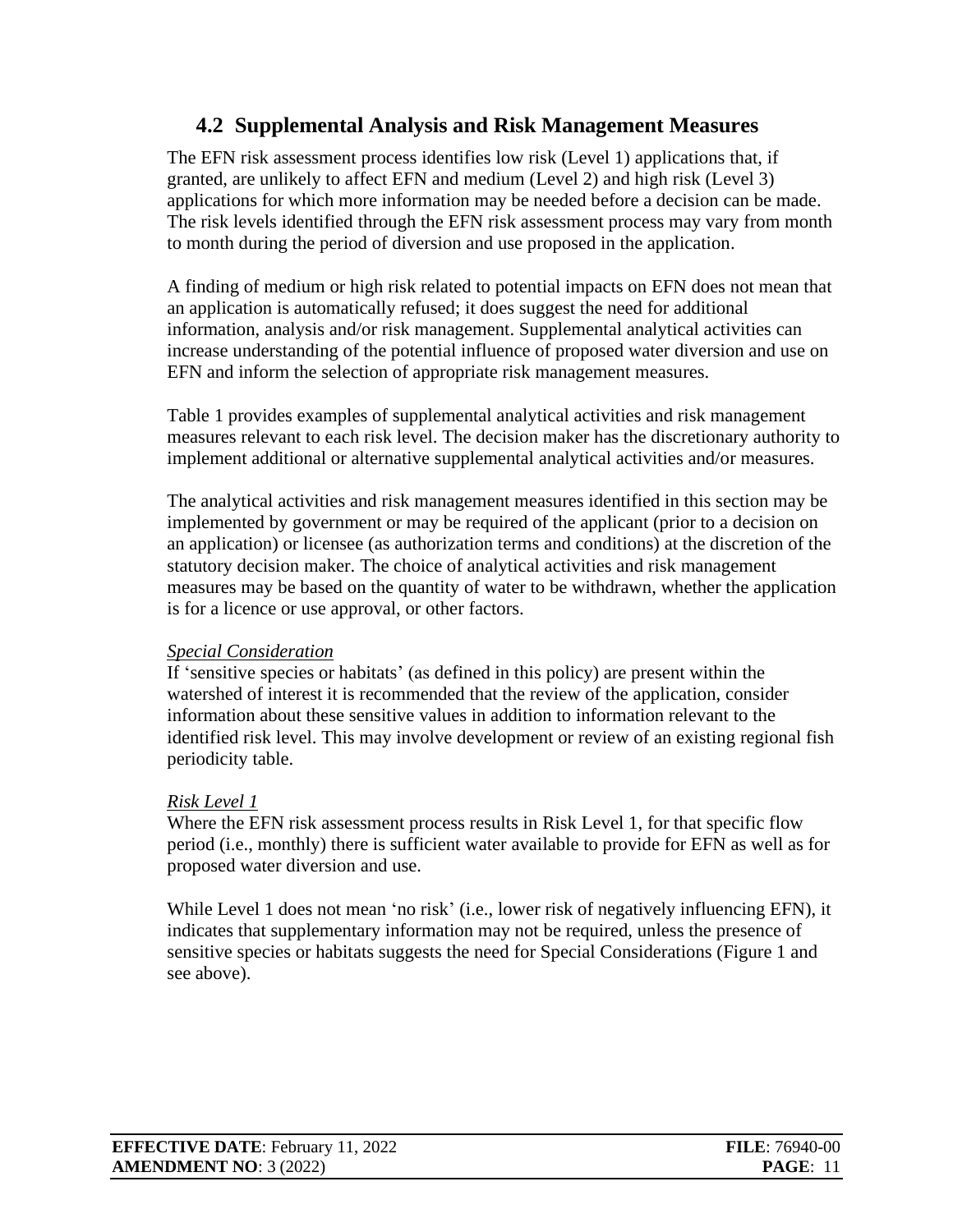#### *Risk Level 2*

Risk Level 2 means that the aquatic environment is flow-limited for the proposed withdrawal period or that cumulative water withdrawals are greater than a specified threshold of concern.

A result of Risk Level 2 suggests that more information may be required prior to a decision to grant or decline an application, or that the authorization (if granted) may include terms and conditions to minimize potential impacts to EFN.

#### *Risk Level 3*

Risk Level 3 means that the aquatic environment may be severely flow-limited for the proposed period of withdrawal, or cumulative water withdrawals would be greater than a specified threshold of concern, that varies depending on flow sensitivity.

A result of Risk Level 3 suggests that more extensive analysis of the potential impacts of the proposed application on EFN may be appropriate prior to the decision to grant or decline the application; and/or the inclusion of comprehensive terms and conditions in the authorization (if granted).

#### **Table 1. Supplemental measures to assess potential impacts on EFN and examples of risk management measures in authorization terms and conditions**

**Special Considerations** (Reflecting presence of sensitive species or ecosystems, cultural sensitivities, etc.; see description of 'Species Sensitivity' above.)

*Supplemental measures to assess potential effects on high value species or habitats:*

• Create and/or apply a fish periodicity table that is relevant to the WOI and identifies minimum flows for different life phases of species of significance (e.g.[, Lewis](http://www.env.gov.bc.ca/wld/documents/bmp/assessment_methods_instreamflow_in_bc.pdf) *et al.* [2004\)](http://www.env.gov.bc.ca/wld/documents/bmp/assessment_methods_instreamflow_in_bc.pdf)

#### **Level 1**

*Supplemental measures to assess potential effects on EFN:*

- Review relevant available information related to the WOI (e.g., water and fish reports o[n EcoCat\)](https://a100.gov.bc.ca/pub/acat/public/welcome.do) and summarize it for the decision maker
- Consider potential impacts of proposed diversion and use on downstream values (e.g., authorized water users, riparian owners, species and habitats)

### **Level 2**

#### **In addition to Level 1 measures:**

*Supplemental measures to assess potential effects on EFN:*

- Establish adequate baseline hydrological data (i.e., data representing flow conditions prior to water diversion and use proposed in the application)
- Prepare reconnaissance-level fish and fish habitat impact assessment (e.g., RISC, [2001\)](https://www2.gov.bc.ca/assets/gov/environment/natural-resource-stewardship/nr-laws-policy/risc/recce2c.pdf)

• Conduct an audit of actual water use within the basin use or a beneficial use review

*Examples of authorization terms and conditions that may mitigate potential negative effects on EFN:*

| <b>EFFECTIVE DATE:</b> February 11, 2022 | <b>FILE: 76940-00</b> |
|------------------------------------------|-----------------------|
| <b>AMENDMENT NO: 3 (2022)</b>            | <b>PAGE: 12</b>       |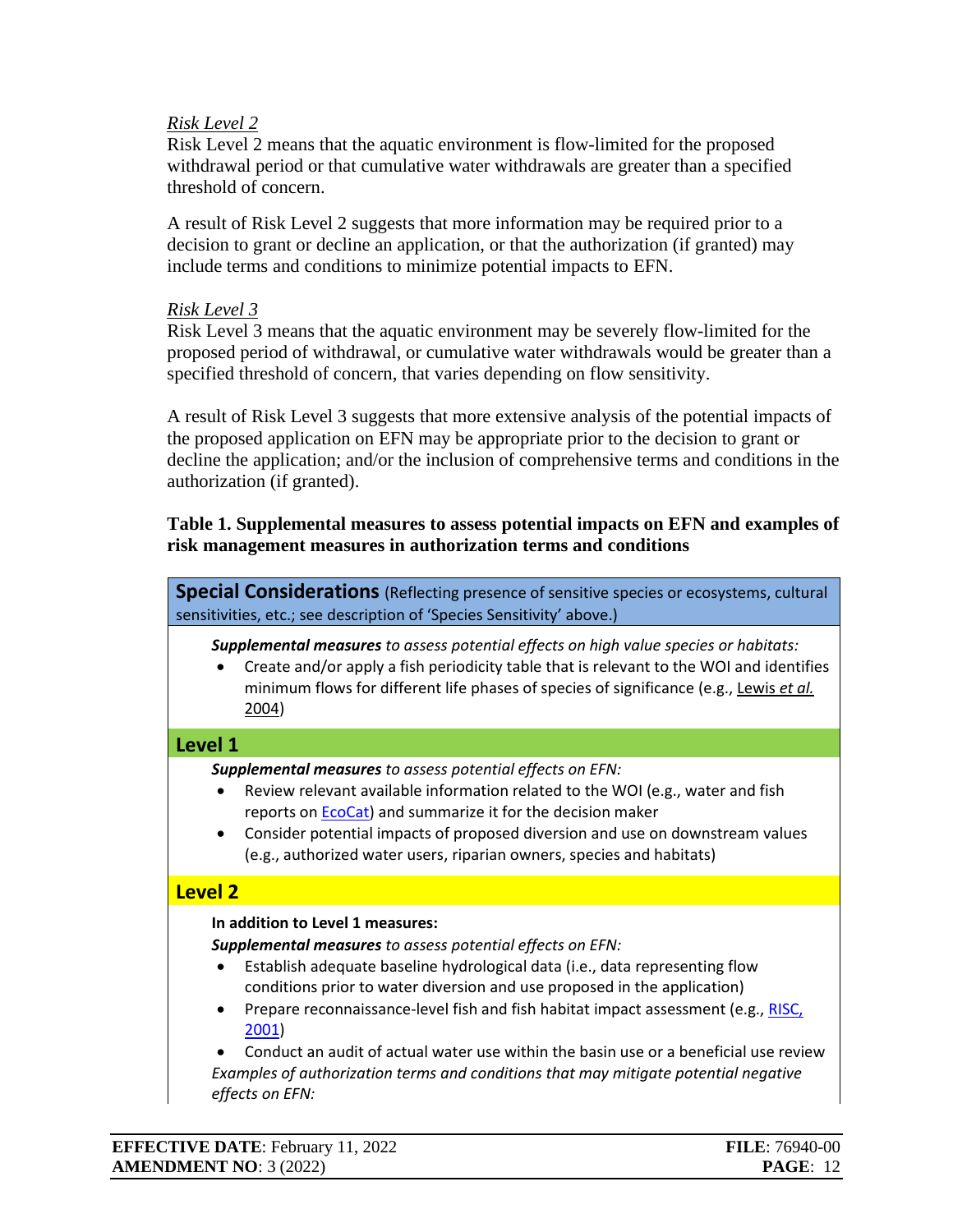- Issue seasonal licence, or restrict diversion and use during low flow or other relevant period(s)
- Require authorization-holder to develop storage
- Include a daily maximum quantity or instantaneous withdrawal rate, e.g., greater consideration of instantaneous demand over averages
- Limit pump intake size
- Require authorization-holder to monitor (e.g., install flow gauge) and report water use during specified periods,
- Require authorization-holder to monitor flows and limit withdrawals when flows drop below a certain level

#### **Level 3**

**In addition to Level 1 and Level 2 measures:**

*Supplemental measures to assess potential effects on EFN:*

• Prepare a detailed habitat assessment (e.g., [Lewis](http://www.env.gov.bc.ca/wld/documents/bmp/assessment_methods_instreamflow_in_bc.pdf) *et al.* 2004; [Hatfield](http://www.env.gov.bc.ca/wld/documents/bmp/guidelinesIFRv5_2.pdf) *et al*. 2007). Note that this includes development of a periodicity table.

*Examples of authorization terms and conditions that may mitigate potential negative effects on EFN:*

• Issue limited licence term (e.g., five years), allowing for review and potential adjustment

# <span id="page-12-0"></span>**5. APPENDICES**

### <span id="page-12-1"></span>**5.1 References**

DFO. 2013. *Framework for Assessing the Ecological Flow Requirements to Support Fisheries in Canada*. DFO Can. Sci. Advis. Rep. 2013/017.

Hatfield, T. 2012. *BC Ministry of Environment Winter Flows Project*. *Final Report.* Consultant's report prepared for the Ministry of Environment, British Columbia by Ecofish Research Ltd., April 2012.

Hatfield, T., A. Lewis, D. Ohlson and M. Bradford. 2003. *[Development of instream flow](http://www.env.gov.bc.ca/wld/documents/bmp/phase2_instreamflow_thresholds_guidelines.pdf) [thresholds as guidelines for reviewing proposed water uses.](http://www.env.gov.bc.ca/wld/documents/bmp/phase2_instreamflow_thresholds_guidelines.pdf)* Report prepared for British Columbia Ministry of Sustainable Resource Management, and British Columbia Ministry of Water, Land, and Air Protection, Victoria, BC.

Hatfield, T., A. Lewis, and S. Babakaiff. 2007. *Guidelines for the collection and analysis of fish and fish habitat data for the purpose of assessing impacts from small hydropower projects in British Columbia*.

Lewis, A., T. Hatfield, B. Chilibeck, and C. Roberts. 2004. *Assessment methods for aquatic habitat and instream flow characteristics in support of applications to dam, divert, or extract water from streams in British Columbia*. Prepared for Ministry of Water, Land & Air Protection and Ministry of Sustainable Resource Management.